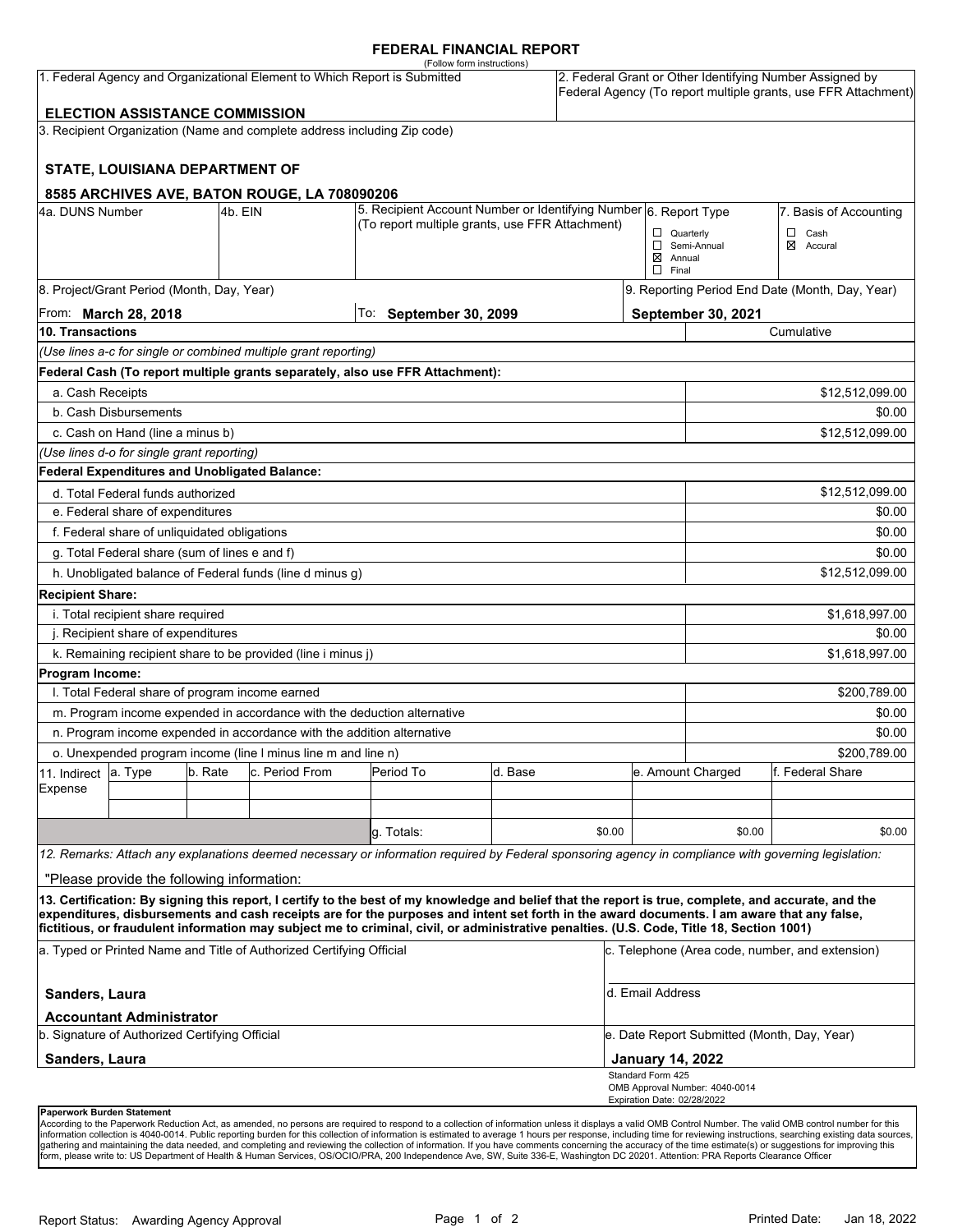#### **FEDERAL FINANCIAL REPORT**  (Additional Page)

Federal Agency & Organization

### : ELECTION ASSISTANCE COMMISSION

Federal Grant ID Recipient Organization

| <b>DUNS Number</b><br><b>DUNS Status when Certified</b><br>EIN |                                                                                                                                                                                                                                                                                                                     |
|----------------------------------------------------------------|---------------------------------------------------------------------------------------------------------------------------------------------------------------------------------------------------------------------------------------------------------------------------------------------------------------------|
| <b>Reporting Period End Date</b>                               | $\therefore$ September 30, 2021                                                                                                                                                                                                                                                                                     |
| Status                                                         | : Awarding Agency Approval                                                                                                                                                                                                                                                                                          |
| Remarks                                                        | : "Please provide the following information:                                                                                                                                                                                                                                                                        |
|                                                                | State interest earned (current fiscal year): \$<br>State interest expended (current fiscal year): \$<br>Program income earned (current fiscal year): \$<br>Program income earned breakdown (current fiscal year): \$ Source: e.g. Sale of<br>registration list<br>Program income expended (current fiscal year): \$ |

# **Federal Agency Review**

Reviewer Name Phone # Email Review Date Review Comments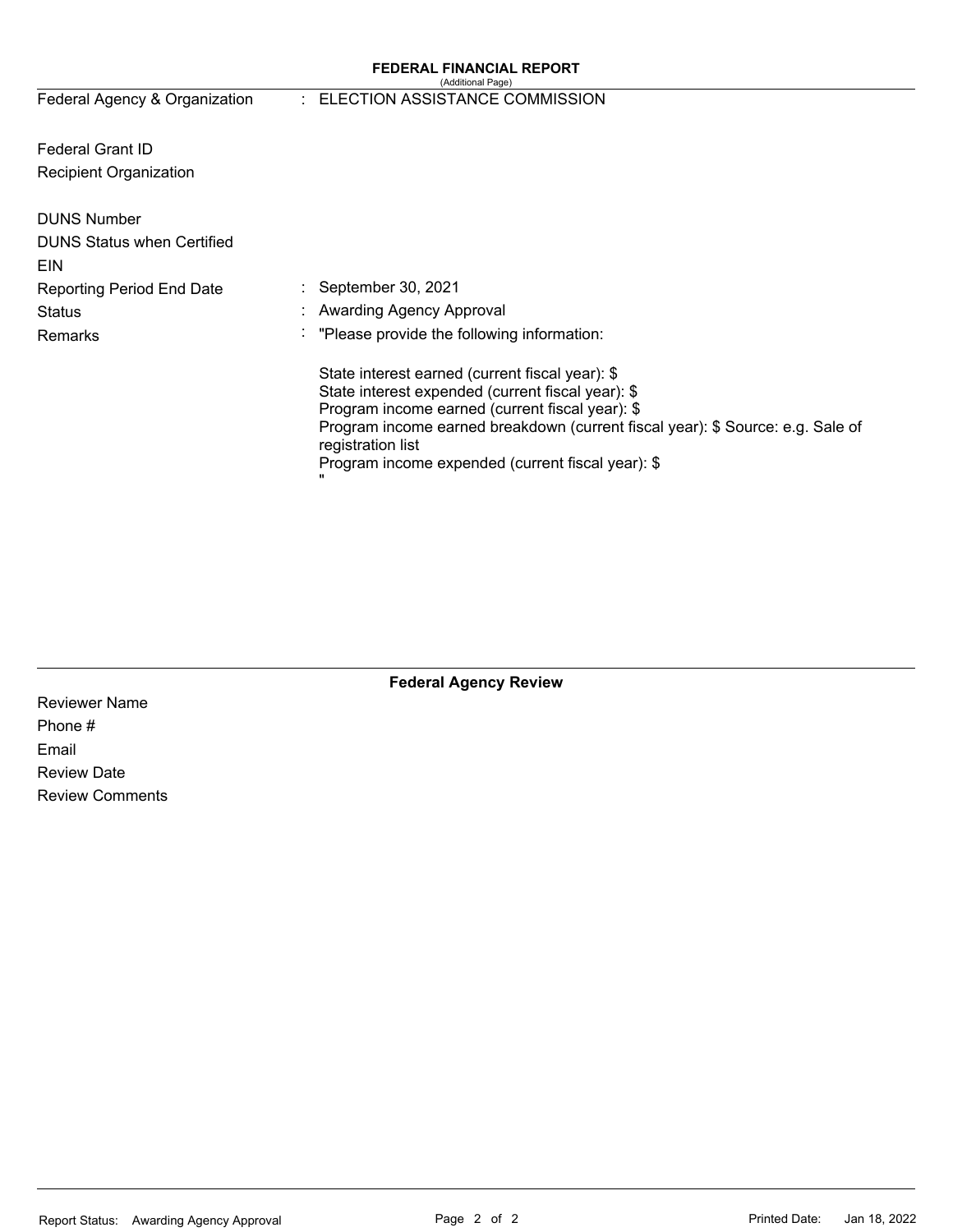# 2021-2022 EAC Progress Report

# 3. EAC Progress Report

#### **1. State or Territory:**

Louisiana

## **2. Grant Number:**

LA20101001-01

### **3. Report:**

Annual (Oct 1 - Sept 30)

### **4. Grant:**

Election Security

#### **5. Reporting Period Start Date**

10/01/2020

#### **6. Reporting Period End Date**

09/30/2021

# 4. Progress and Narrative

7. Describe in detail what happened during this reporting period and explain how you implemented the approved grant activities in accordance with your State Plan/Program Narrative. (*Note: Your activities should align with your Grant Cost Categories Table.)*

 Due to state guidelines and regulations regarding Request for Proposals, the department has not yet secured a contract for the procurement of a new electronic voting system; therefore, no expenditures have been made during the reporting period ending on September 30, 2021.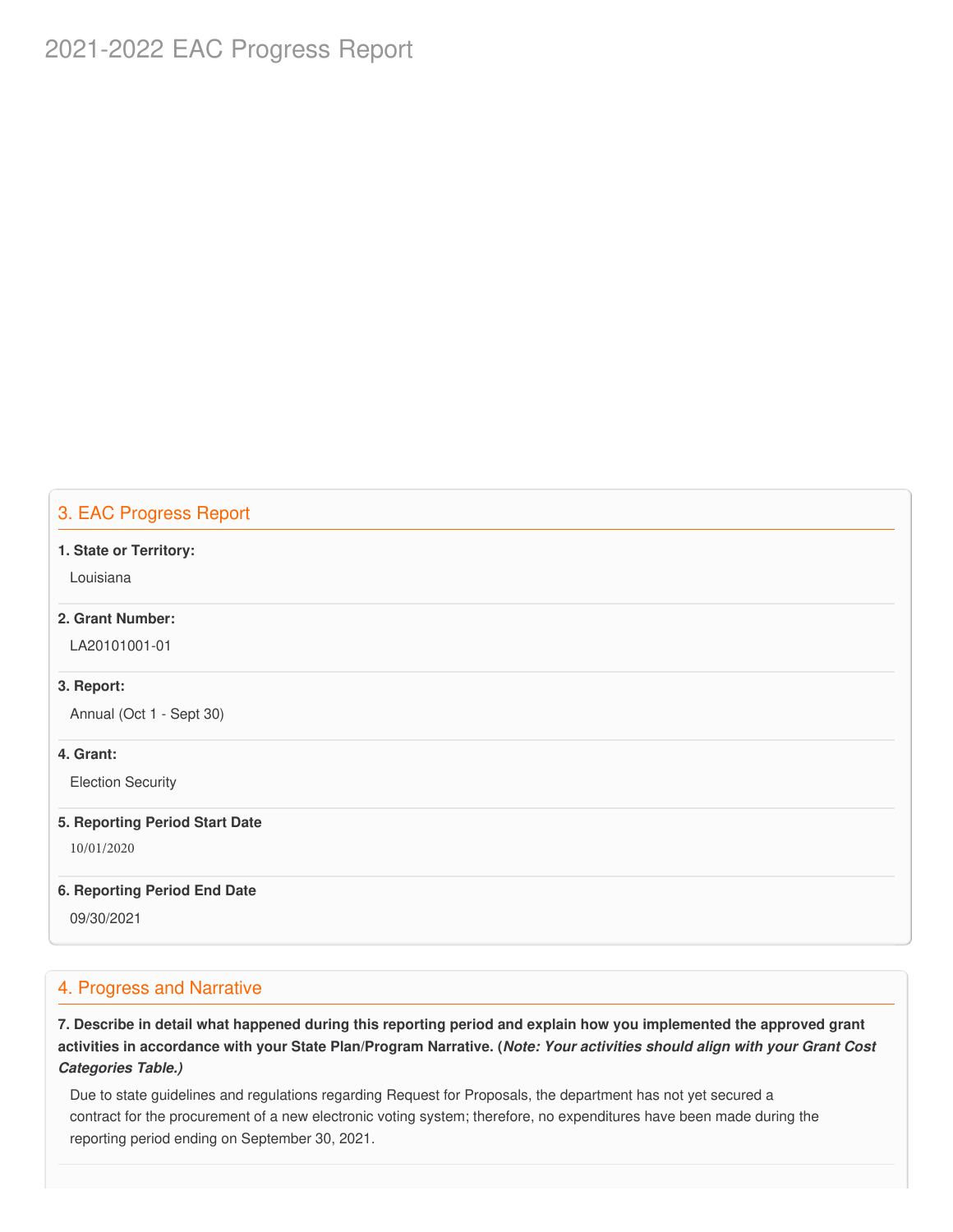8. Describe any significant changes to your program during the project, including changes to your original State  **Plan/Program Narrative or favorable developments that improved program efficiency and/or service delivery.**

 While the timeline of our Program Narrative has changed due to a delay in securing a contract for the procurement of a new voting system, the objectives presented in the project narratives are still valid. The RFP was released on January 27, 2021. However, the department withdrew the RFP on March 3, 2021, after questions arose regarding the applicability of Direct Recording Electronic (DRE) voting machine technology and how it impacts the level of competition for the solicitation.

 Currently, the department is working with the Louisiana Legislature to help clarify these matters of law and ensure the citizens of LA receive the highest level of competition in this important procurement.

### **9. Issues Encountered:**

Describe all major issues that arose during the implementation of the project and the reasons why established goals were not met, if applicable. Address each issue separately and describe whether and how the issues were resolved. Also,  **briefly discuss the implications of any unresolved issues or concerns.**

 The only major issue the department has experienced is securing a contract for the procurement of a new voting system. As mentioned above, the department is working through this process, and we expect progress soon.

 **10. Provide a description of any training conducted, including security training.**

N/A

**11. Subgrants:**

 **Did your office provide subawards to local jurisdictions during this reporting period?**

No

#### **12. Match:**

#### **Describe how you are meeting or have met the matching requirement.**

 The State of Louisiana has secured the match which will help fund the acquisition through purchase or lease of a new voting system.

13. Report on the number and type of articles of voting equipment obtained with the funds. Include the amount expended  **on the expenditure table.**

N/A

## 5. Expenditures

# **14. Current Period Amount Expended and Unliquidated Obligations**

# **GRANT COST CATEGORIES - FEDERAL**

 Voting Equipment and Processes: : \$0 Post-Election Auditing: : \$0 Voter Registration Systems: : \$0 Cyber Security: : \$0 Voter Education/Communications: : \$0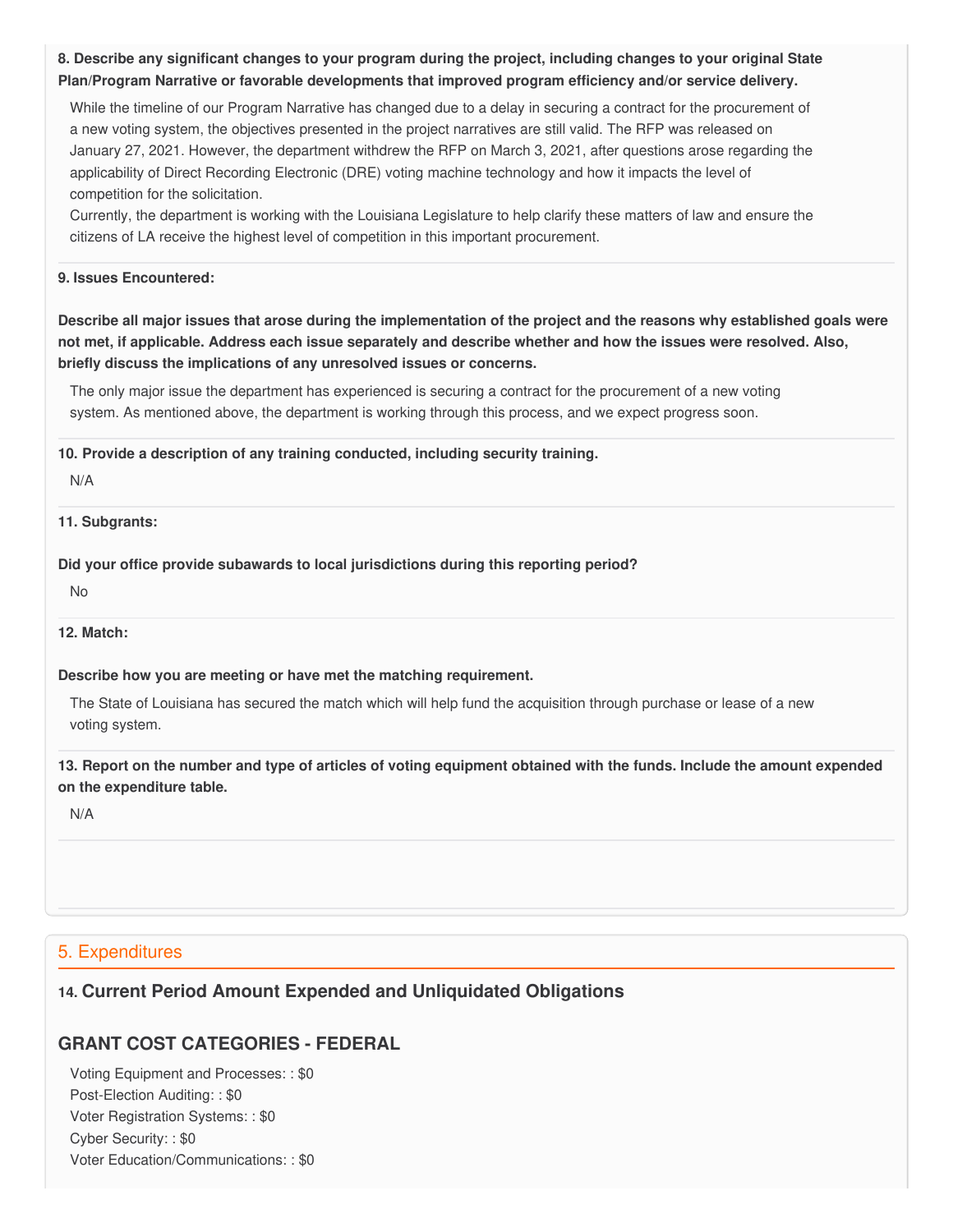Accessibility: : \$0 Staffing: : \$0 Training: : \$0 Subgrants: : \$0 Indirect Costs (If applicable, FFR Line 11): : \$0 Unliquidated Obligations (If applicable, FFR Line 10f): : \$0 Other (Specify below) : \$0 Other (Specify below) : \$0 Other (Specify below) : \$0 Total : \$0 **Comments:**

# **15. GRANT COST CATEGORIES - MATCH**

 Voting Equipment and Processes: : \$0 Post-Election Auditing: : \$0 Voter Registration Systems: : \$0 Cyber Security: : \$0 Voter Education/Communications: : \$0 Accessibility: : \$0 Staffing: : \$0 Training: : \$0 Subgrants: : \$0 Indirect Costs (If applicable, FFR Line 11): : \$0 Unliquidated Obligations (If applicable, FFR Line 10f): : \$0 Other (Specify below) : \$0 Other (Specify below) : \$0 Other (Specify below) : \$0 Total : \$0 **Comments:**

# 7. Expenditures

### **16. Confirm Total Grant Expenditure Amounts**

Federal : \$0

Match : \$0

Total : \$0

 **OMB CONTROL NUMBER: 3265-0020**

# 8. Certification

 **Name and Contact of the authorized certifying official of the recipient.**

**First Name**

Laura

**Last Name**

Sanders